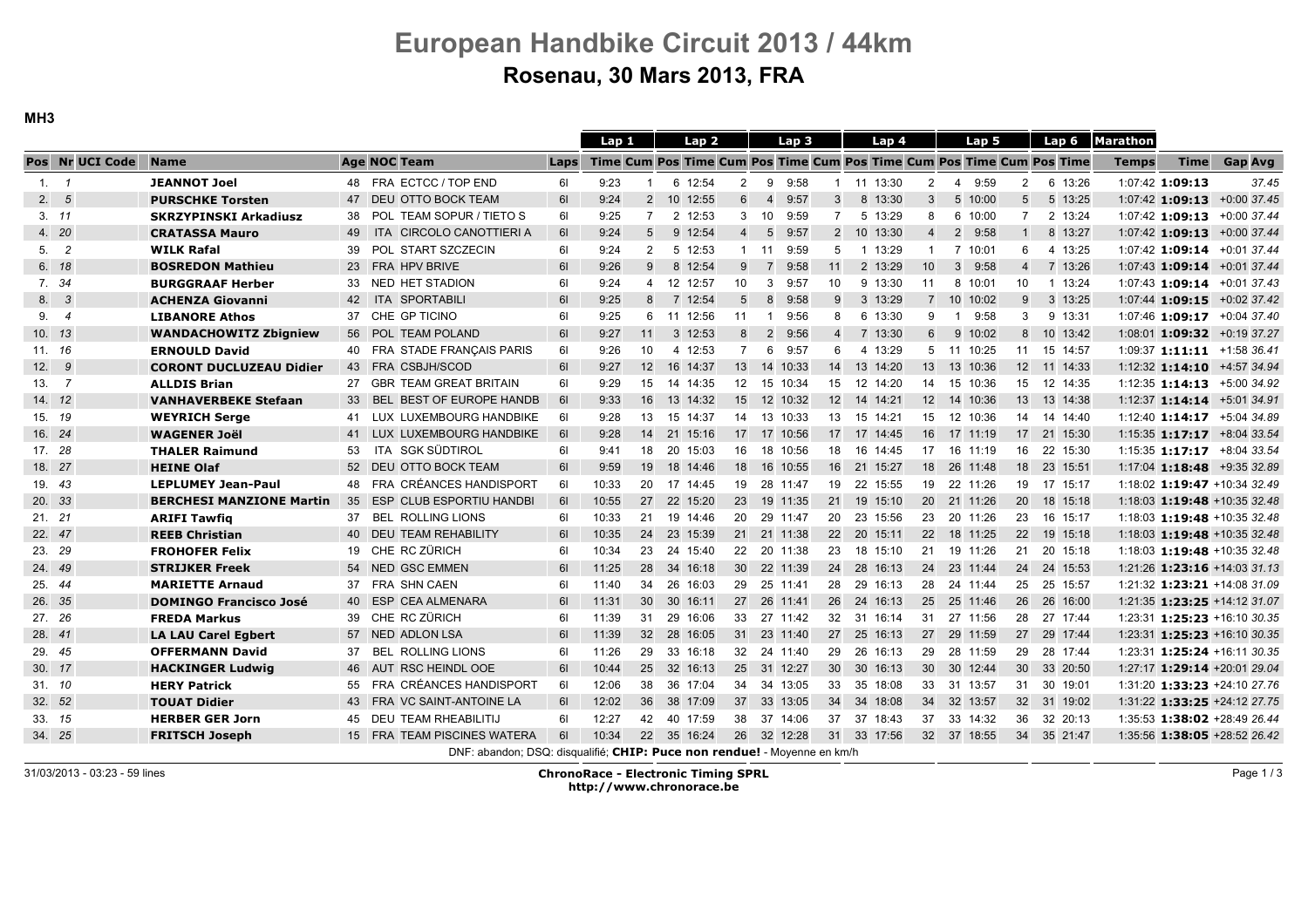MH3

| <b>Age NOC Team</b><br>Pos Nr UCI Code<br><b>Time</b><br>Time Cum Pos Time Cum Pos Time Cum Pos Time Cum Pos Time Cum Pos Time<br><b>Name</b><br><b>Temps</b><br>Laps<br>FRA CRÉANCES HANDISPORT<br>35.42<br>34 21:38<br>1:36:00 1:38:09 +28:56 26.41<br><b>LAUTRAM Jerome</b><br>12:05<br>17:04<br>66<br>37<br>37<br>13:06<br>18:18<br>36<br>35<br>35<br>36<br>15:54<br>35<br>35<br>35<br>36. 48<br>23 POL GTM DSS TEAM / START<br>39 17:30<br>36 13:06<br>36<br>40 20:58<br>36 22:24<br>1:38:02 1:40:14 +31:01 25.86<br><b>SIKORSKI Igor</b><br>11:40<br>35<br>36<br>36<br>34 14:33<br>37<br>61<br>37. 39<br>37 22:47<br>FRA TEAM PISCINES WATERA<br>42 19:24<br>1:42:30 1:44:48 +35:35 24.73<br><b>HERBRECHT Quentin</b><br>12:19<br>39<br>14:39<br>39 20:33<br>35<br>15:03<br>38<br>39<br>39<br>38<br>6I<br>39.<br>19<br>38. 53<br>16:12<br>35 FRA HANDISPORT ROANNAIS<br>10:45<br>12:26<br>27<br>16:13<br>19:06<br>33<br><b>VERGNAUD Loïc</b><br>26<br>31<br>24<br>30<br>25<br>38<br>51<br>26<br>1:14:45<br>39. 50<br>39<br>FRA HANDI-CLUB CHARLEVIL<br>3:35:00 +20:15 10.05<br><b>TELENTA Antoine</b><br>2:14:48<br>15:45<br>-32<br>39 22:10<br>47<br>25:15<br>25<br>43<br>17:00<br>32.<br>46.<br>43.<br>43.<br>40. 40<br>22 CHE RC ZENTRALSCHWEIZ<br>12:25<br>19:19<br>38 20:33<br><b>KUSTER Cedric</b><br>40<br>38 14:38<br>39<br>38<br>40 <sup>1</sup><br>1:06:57<br>41<br>41<br><b>Service</b> Service<br>41. 51<br>16:27<br>23:58<br>1:23:32 +16:35 20.68<br>FRA HANDIVIENNE<br>43<br>18:22<br>24:44<br><b>THIVILLIER Michel</b><br>40<br>40<br>41<br>44<br>42<br>40<br>61<br>41<br>42. 37<br>17:30<br>45 26:35<br>20:08<br>26:28<br>1:30:42 +23:45 19.05<br><b>GIACALONE Patrick</b><br>56 FRA HANDIVIENNE<br>42<br>44<br>43<br>41<br>4 <sup>1</sup><br>41<br>41<br>$\sim$ $\sim$<br>43. 38<br>31 CHE CFR CAROUGE<br>1:35:52 +28:55 18.02<br><b>GODINAT Olivier</b><br>18:13<br>46 27:46<br>42 20:48<br>43 29:03<br>42<br>41<br>45<br>42<br>44<br>44. 22<br>20 CHE RC ZENTRALSCHWEIZ<br>11:39<br>33 27 16:03<br><b>MUSTER Michel</b><br>-28<br>21<br>0:27:43<br><b>Service</b> Service<br><b>Service</b><br><b>Service</b><br>45. 30<br>NED WSV EMMEN<br>19:27<br><b>SNIPPE Seine</b><br>21<br>12:25<br>0:31:53<br>41<br>43<br>41<br>40.<br>$\sim$<br>46. 6<br>31 DEU OTTO BOCK TEAM / GC<br>2  2:09:57<br>5:15<br>45<br>$2:15:13 + 47:306.39$<br><b>GABRIEL Patrick</b><br>46<br>$\sim$<br><b>Service</b><br>$\sim$<br><b>Contract Contract</b><br>47. 32<br>ITA VELO CLUB SOMMESE<br>17<br><b>BALDINI Simone</b><br>9:41<br>11<br>0:09:41<br>32<br>34 BEL ROLLING LIONS<br>DNF 36<br><b>EL ABBADI Abdelialil</b><br>0:00:00<br>$-6t -$<br>$\sim$<br>$\sim$ 100 $\sim$ 100 $\sim$<br>$\frac{1}{2} \left( \frac{1}{2} \right) \left( \frac{1}{2} \right) \left( \frac{1}{2} \right) \left( \frac{1}{2} \right)$<br>$\sim$<br>$\sim$<br>$\sim$ 100 $\pm$<br>$\overline{\phantom{a}}$ |  |  |  | Lap <sub>1</sub> |  | Lap 2 |  | Lap 3 |  | Lap 4 |  | Lap 5 | Lap 6 | <b>Marathon</b> |                |
|-------------------------------------------------------------------------------------------------------------------------------------------------------------------------------------------------------------------------------------------------------------------------------------------------------------------------------------------------------------------------------------------------------------------------------------------------------------------------------------------------------------------------------------------------------------------------------------------------------------------------------------------------------------------------------------------------------------------------------------------------------------------------------------------------------------------------------------------------------------------------------------------------------------------------------------------------------------------------------------------------------------------------------------------------------------------------------------------------------------------------------------------------------------------------------------------------------------------------------------------------------------------------------------------------------------------------------------------------------------------------------------------------------------------------------------------------------------------------------------------------------------------------------------------------------------------------------------------------------------------------------------------------------------------------------------------------------------------------------------------------------------------------------------------------------------------------------------------------------------------------------------------------------------------------------------------------------------------------------------------------------------------------------------------------------------------------------------------------------------------------------------------------------------------------------------------------------------------------------------------------------------------------------------------------------------------------------------------------------------------------------------------------------------------------------------------------------------------------------------------------------------------------------------------------------------------------------------------------------------------------------------------------------------------------------------------------------------------------------------------------------------------------------------------------------------------------------------------------------------------------------------------------|--|--|--|------------------|--|-------|--|-------|--|-------|--|-------|-------|-----------------|----------------|
|                                                                                                                                                                                                                                                                                                                                                                                                                                                                                                                                                                                                                                                                                                                                                                                                                                                                                                                                                                                                                                                                                                                                                                                                                                                                                                                                                                                                                                                                                                                                                                                                                                                                                                                                                                                                                                                                                                                                                                                                                                                                                                                                                                                                                                                                                                                                                                                                                                                                                                                                                                                                                                                                                                                                                                                                                                                                                                 |  |  |  |                  |  |       |  |       |  |       |  |       |       |                 | <b>Gap Avg</b> |
|                                                                                                                                                                                                                                                                                                                                                                                                                                                                                                                                                                                                                                                                                                                                                                                                                                                                                                                                                                                                                                                                                                                                                                                                                                                                                                                                                                                                                                                                                                                                                                                                                                                                                                                                                                                                                                                                                                                                                                                                                                                                                                                                                                                                                                                                                                                                                                                                                                                                                                                                                                                                                                                                                                                                                                                                                                                                                                 |  |  |  |                  |  |       |  |       |  |       |  |       |       |                 |                |
|                                                                                                                                                                                                                                                                                                                                                                                                                                                                                                                                                                                                                                                                                                                                                                                                                                                                                                                                                                                                                                                                                                                                                                                                                                                                                                                                                                                                                                                                                                                                                                                                                                                                                                                                                                                                                                                                                                                                                                                                                                                                                                                                                                                                                                                                                                                                                                                                                                                                                                                                                                                                                                                                                                                                                                                                                                                                                                 |  |  |  |                  |  |       |  |       |  |       |  |       |       |                 |                |
|                                                                                                                                                                                                                                                                                                                                                                                                                                                                                                                                                                                                                                                                                                                                                                                                                                                                                                                                                                                                                                                                                                                                                                                                                                                                                                                                                                                                                                                                                                                                                                                                                                                                                                                                                                                                                                                                                                                                                                                                                                                                                                                                                                                                                                                                                                                                                                                                                                                                                                                                                                                                                                                                                                                                                                                                                                                                                                 |  |  |  |                  |  |       |  |       |  |       |  |       |       |                 |                |
|                                                                                                                                                                                                                                                                                                                                                                                                                                                                                                                                                                                                                                                                                                                                                                                                                                                                                                                                                                                                                                                                                                                                                                                                                                                                                                                                                                                                                                                                                                                                                                                                                                                                                                                                                                                                                                                                                                                                                                                                                                                                                                                                                                                                                                                                                                                                                                                                                                                                                                                                                                                                                                                                                                                                                                                                                                                                                                 |  |  |  |                  |  |       |  |       |  |       |  |       |       |                 | $-1128.90$     |
|                                                                                                                                                                                                                                                                                                                                                                                                                                                                                                                                                                                                                                                                                                                                                                                                                                                                                                                                                                                                                                                                                                                                                                                                                                                                                                                                                                                                                                                                                                                                                                                                                                                                                                                                                                                                                                                                                                                                                                                                                                                                                                                                                                                                                                                                                                                                                                                                                                                                                                                                                                                                                                                                                                                                                                                                                                                                                                 |  |  |  |                  |  |       |  |       |  |       |  |       |       |                 |                |
|                                                                                                                                                                                                                                                                                                                                                                                                                                                                                                                                                                                                                                                                                                                                                                                                                                                                                                                                                                                                                                                                                                                                                                                                                                                                                                                                                                                                                                                                                                                                                                                                                                                                                                                                                                                                                                                                                                                                                                                                                                                                                                                                                                                                                                                                                                                                                                                                                                                                                                                                                                                                                                                                                                                                                                                                                                                                                                 |  |  |  |                  |  |       |  |       |  |       |  |       |       |                 | $-2t$ 25.81    |
|                                                                                                                                                                                                                                                                                                                                                                                                                                                                                                                                                                                                                                                                                                                                                                                                                                                                                                                                                                                                                                                                                                                                                                                                                                                                                                                                                                                                                                                                                                                                                                                                                                                                                                                                                                                                                                                                                                                                                                                                                                                                                                                                                                                                                                                                                                                                                                                                                                                                                                                                                                                                                                                                                                                                                                                                                                                                                                 |  |  |  |                  |  |       |  |       |  |       |  |       |       |                 |                |
|                                                                                                                                                                                                                                                                                                                                                                                                                                                                                                                                                                                                                                                                                                                                                                                                                                                                                                                                                                                                                                                                                                                                                                                                                                                                                                                                                                                                                                                                                                                                                                                                                                                                                                                                                                                                                                                                                                                                                                                                                                                                                                                                                                                                                                                                                                                                                                                                                                                                                                                                                                                                                                                                                                                                                                                                                                                                                                 |  |  |  |                  |  |       |  |       |  |       |  |       |       |                 |                |
|                                                                                                                                                                                                                                                                                                                                                                                                                                                                                                                                                                                                                                                                                                                                                                                                                                                                                                                                                                                                                                                                                                                                                                                                                                                                                                                                                                                                                                                                                                                                                                                                                                                                                                                                                                                                                                                                                                                                                                                                                                                                                                                                                                                                                                                                                                                                                                                                                                                                                                                                                                                                                                                                                                                                                                                                                                                                                                 |  |  |  |                  |  |       |  |       |  |       |  |       |       |                 |                |
|                                                                                                                                                                                                                                                                                                                                                                                                                                                                                                                                                                                                                                                                                                                                                                                                                                                                                                                                                                                                                                                                                                                                                                                                                                                                                                                                                                                                                                                                                                                                                                                                                                                                                                                                                                                                                                                                                                                                                                                                                                                                                                                                                                                                                                                                                                                                                                                                                                                                                                                                                                                                                                                                                                                                                                                                                                                                                                 |  |  |  |                  |  |       |  |       |  |       |  |       |       |                 | $-4t$ 31.16    |
|                                                                                                                                                                                                                                                                                                                                                                                                                                                                                                                                                                                                                                                                                                                                                                                                                                                                                                                                                                                                                                                                                                                                                                                                                                                                                                                                                                                                                                                                                                                                                                                                                                                                                                                                                                                                                                                                                                                                                                                                                                                                                                                                                                                                                                                                                                                                                                                                                                                                                                                                                                                                                                                                                                                                                                                                                                                                                                 |  |  |  |                  |  |       |  |       |  |       |  |       |       |                 | +4:10 27.09    |
|                                                                                                                                                                                                                                                                                                                                                                                                                                                                                                                                                                                                                                                                                                                                                                                                                                                                                                                                                                                                                                                                                                                                                                                                                                                                                                                                                                                                                                                                                                                                                                                                                                                                                                                                                                                                                                                                                                                                                                                                                                                                                                                                                                                                                                                                                                                                                                                                                                                                                                                                                                                                                                                                                                                                                                                                                                                                                                 |  |  |  |                  |  |       |  |       |  |       |  |       |       |                 |                |
|                                                                                                                                                                                                                                                                                                                                                                                                                                                                                                                                                                                                                                                                                                                                                                                                                                                                                                                                                                                                                                                                                                                                                                                                                                                                                                                                                                                                                                                                                                                                                                                                                                                                                                                                                                                                                                                                                                                                                                                                                                                                                                                                                                                                                                                                                                                                                                                                                                                                                                                                                                                                                                                                                                                                                                                                                                                                                                 |  |  |  |                  |  |       |  |       |  |       |  |       |       |                 | -5t 44.58      |
|                                                                                                                                                                                                                                                                                                                                                                                                                                                                                                                                                                                                                                                                                                                                                                                                                                                                                                                                                                                                                                                                                                                                                                                                                                                                                                                                                                                                                                                                                                                                                                                                                                                                                                                                                                                                                                                                                                                                                                                                                                                                                                                                                                                                                                                                                                                                                                                                                                                                                                                                                                                                                                                                                                                                                                                                                                                                                                 |  |  |  |                  |  |       |  |       |  |       |  |       |       |                 |                |

#### MH4

|                 |                           |     |                          |      | Lap 1 |  | Lap <sub>2</sub> | Lap 3                                                                      |  | Lap 4   |  | Lap 5       | Lap 6   | <b>Marathon</b> |                 |                                    |
|-----------------|---------------------------|-----|--------------------------|------|-------|--|------------------|----------------------------------------------------------------------------|--|---------|--|-------------|---------|-----------------|-----------------|------------------------------------|
| Pos Nr UCI Code | <b>Name</b>               |     | <b>Age NOC Team</b>      |      |       |  |                  | Laps Time Cum Pos Time Cum Pos Time Cum Pos Time Cum Pos Time Cum Pos Time |  |         |  |             |         | <b>Temps</b>    | <b>Time</b>     | Gap Avg                            |
| 1.54            | <b>DE VRIES Tim</b>       |     | 35 NED BEWEGINGSVISIE    |      | 9.57  |  | $13.4^{\circ}$   | 10:19                                                                      |  | 14:05   |  | 10.28       | 14:01   |                 | 1:10:59 1:12:34 | 35.71                              |
| 2. 55           | <b>HUBER Bruno</b>        |     | 48 CHE RC ST-GALLEN      | 61 I | 10:54 |  | $2 \quad 15:04$  | 11:48                                                                      |  | 2 16.12 |  | 2 2 11:40   | 2 15:56 |                 |                 | 1:19:50 <b>1:21:38</b> +9:04 31.75 |
| 3. 57           | <b>DE CORTES Mirko</b>    | 37. | ITA VITERSPORT           | 61.  | 13:11 |  | 19.07            | 14:14                                                                      |  | 18:53   |  | $3 \t14:11$ | 320:10  |                 |                 | 1:37:39 1:39:50 +27:16 25.96       |
| 4. 61           | <b>WALISIEWICZ Tomasz</b> |     | POL GTM DSS TEAM/START B | 61   | 13:17 |  | 4 19:41          | 14:36                                                                      |  | 19:32   |  | 15:15       | 4 21:34 |                 |                 | 1:41:40 1:43:57 +31:23 24.93       |

### MHO

|       |                               |                       |                                                                          |             | Lap 1                                                                  |  | Lap 2 | Lap 3 | Lap 4                                                                      | Lap 5   |         | Lap 6 Marathon |                 |                                       |
|-------|-------------------------------|-----------------------|--------------------------------------------------------------------------|-------------|------------------------------------------------------------------------|--|-------|-------|----------------------------------------------------------------------------|---------|---------|----------------|-----------------|---------------------------------------|
|       | Pos Nr UCI Code               | <b>Name</b>           | <b>Age NOC Team</b>                                                      |             |                                                                        |  |       |       | Laps Time Cum Pos Time Cum Pos Time Cum Pos Time Cum Pos Time Cum Pos Time |         |         | <b>Temps</b>   | <b>Time</b>     | <b>Gap Avg</b>                        |
| 1. 58 |                               | <b>WEINGUT Joël</b>   | 18 DEU TEAM REHABILITY                                                   | 61 I        | 10:14                                                                  |  | 15:45 | 11:49 | 16:12                                                                      | 2 11:43 | 15:47   |                | 1:19:44 1:21:32 | 31.79                                 |
| 2.59  |                               | <b>PETERSON Chris</b> | 53 USA TOP END                                                           | 61 <b>B</b> | 10:55                                                                  |  | 15:04 | 11:48 | $2 \t16:12$                                                                | 1 11:43 | 2 15:49 |                |                 | $1:19.46$ <b>1:21:33</b> + 0.01 31.78 |
|       |                               |                       | DNF: abandon; DSQ: disqualifié; CHIP: Puce non rendue! - Moyenne en km/h |             |                                                                        |  |       |       |                                                                            |         |         |                |                 |                                       |
|       | 31/03/2013 - 03:23 - 59 lines |                       |                                                                          |             | <b>ChronoRace - Electronic Timing SPRL</b><br>http://www.chronorace.be |  |       |       |                                                                            |         |         |                |                 | Page 2/3                              |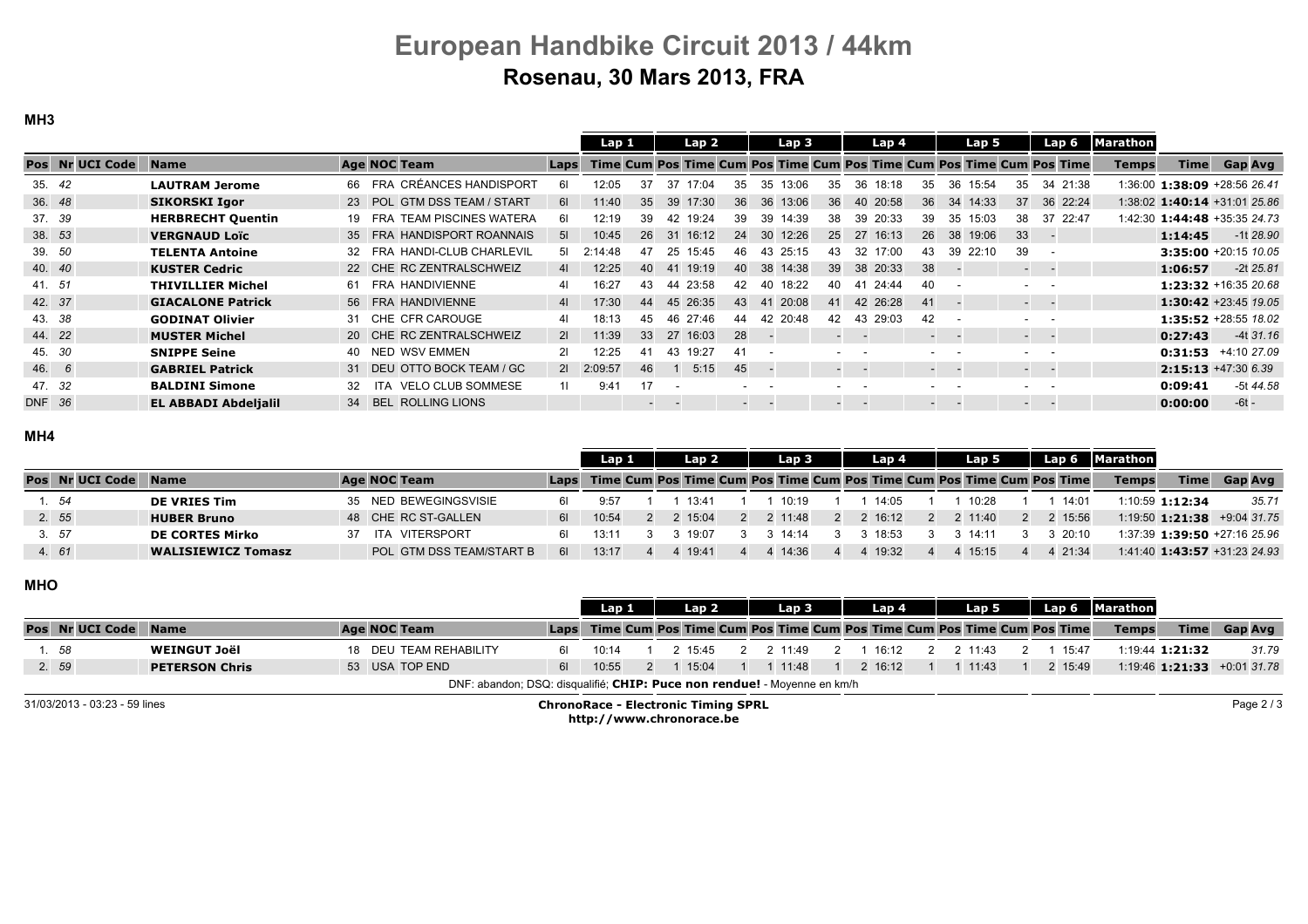WH4

|                               |                             |                                                                          |      | Lap 1                                      |               | Lap 2       | Lap <sub>3</sub>                                                           |                | Lap 4   |                | Lap 5       |          |         | Lap 6 Marathon |                 |                                        |
|-------------------------------|-----------------------------|--------------------------------------------------------------------------|------|--------------------------------------------|---------------|-------------|----------------------------------------------------------------------------|----------------|---------|----------------|-------------|----------|---------|----------------|-----------------|----------------------------------------|
| Pos Nr UCI Code               | <b>Name</b>                 | Age NOC Team                                                             |      |                                            |               |             | Laps Time Cum Pos Time Cum Pos Time Cum Pos Time Cum Pos Time Cum Pos Time |                |         |                |             |          |         | <b>Temps</b>   | <b>Time</b>     | <b>Gap Avg</b>                         |
| 1.63                          | <b>F JANSEN Janette</b>     | 45 NED GSC EMMEN                                                         |      | 12:15                                      |               | 17.37       | 13:01                                                                      |                | 17.40   |                | 13.34       |          | 18:28   |                | 1:30:36 1:32:38 | 27.98                                  |
| 2.64                          | <b>F BERCOVITCH Pascale</b> | 46 ISR NATIONAL TEAM                                                     | 61 l | 12:15                                      | $\mathbf{3}$  | 17:36       | $3 \quad 13:01$                                                            |                | 4 17:41 | $\overline{4}$ | 13:33       |          | 2 18:28 |                |                 | $1:30:36$ <b>1:32:38</b> $+0.00$ 27.98 |
| 3.62                          | <b>F VIETH Dorothee</b>     | 53 DEU HAMBURG SV                                                        | 61.  | 12:15                                      |               | $3 \t17:37$ | 13:01                                                                      | $\mathcal{E}$  | 2 17:40 |                | 2 13:34     |          | 3 18:28 |                |                 | $1:30:36$ <b>1:32:38</b> $+0:00$ 27.98 |
| 4. 65                         | <b>F HEDLUND Jessica</b>    | 46 SWE TEAM SWEDEN                                                       | 61   | 12:15                                      | $\mathcal{P}$ | 4 17:37     | 4 13:02                                                                    | $\overline{4}$ | 17:39   |                | 4 13:35     | $\Delta$ | 4 18:34 |                |                 | $1:30:43$ <b>1:32:45</b> $+0:07$ 27.94 |
| 5.149                         | F SCHUMACHER Nadia          | 24 DEU RADSPORT TEAM LUTZ                                                | 61   | 13:37                                      | 5.            | 19:42       | 15:08                                                                      | 5.             | 19:56   |                | $5 \t15:18$ |          | 5 20:55 |                |                 | 1:42:21 1:44:39 +12:01 24.77           |
|                               |                             | DNF: abandon; DSQ: disqualifié; CHIP: Puce non rendue! - Moyenne en km/h |      |                                            |               |             |                                                                            |                |         |                |             |          |         |                |                 |                                        |
| 31/03/2013 - 03:23 - 59 lines |                             |                                                                          |      | <b>ChronoRace - Electronic Timing SPRL</b> |               |             |                                                                            |                |         |                |             |          |         |                |                 | Page 3/3                               |

http://www.chronorace.be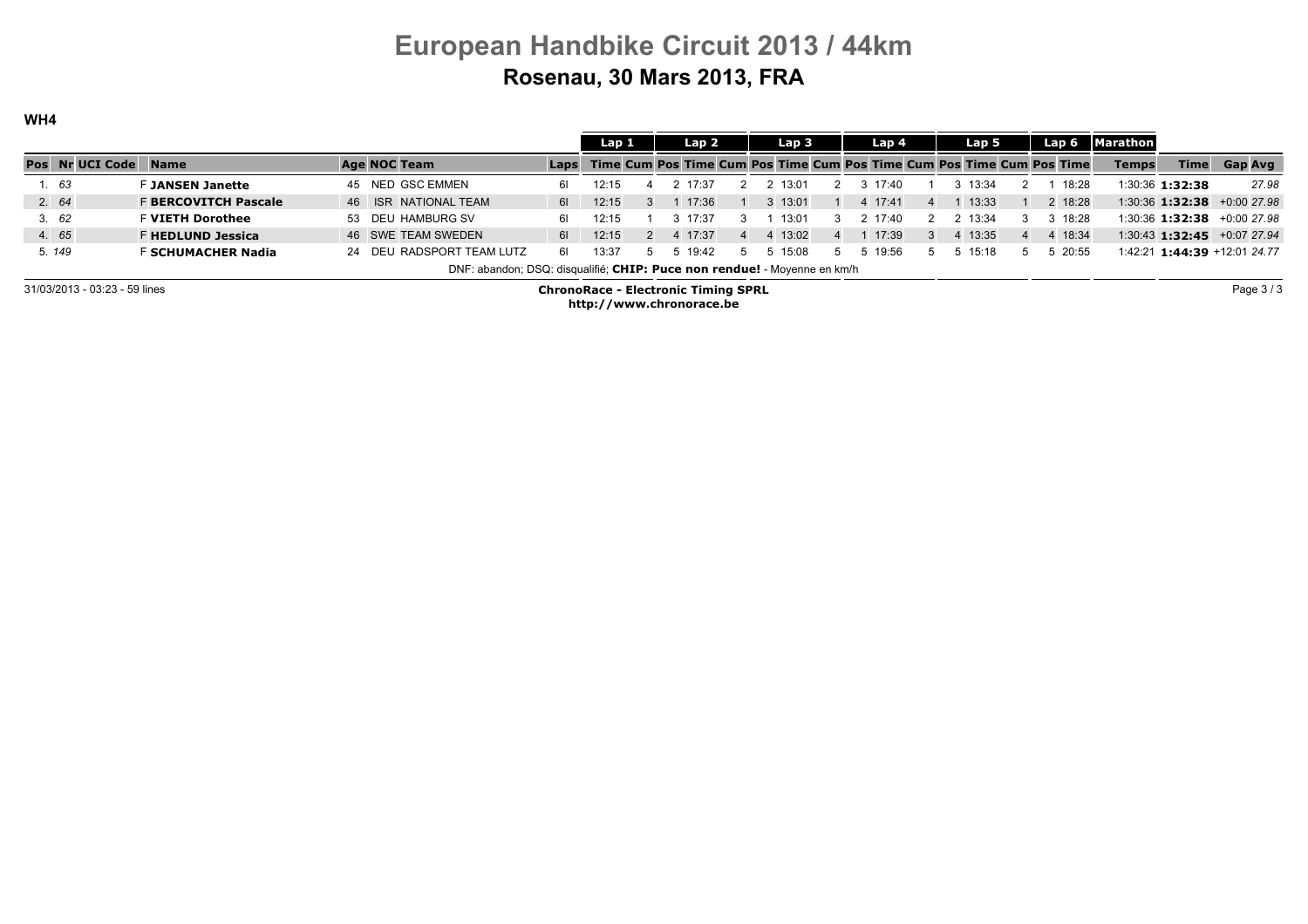MH2

|        |                 |                                |                                                                          |    | Lap 1    |                 | Lap <sub>2</sub> |                  | Lap <sub>3</sub>        |                | Lap 4       |                 | Lap 5                                                                      |                 | Lap 6       | Marathon     |                 |                                        |
|--------|-----------------|--------------------------------|--------------------------------------------------------------------------|----|----------|-----------------|------------------|------------------|-------------------------|----------------|-------------|-----------------|----------------------------------------------------------------------------|-----------------|-------------|--------------|-----------------|----------------------------------------|
|        | Pos Nr UCI Code | <b>Name</b>                    | <b>Age NOC Team</b>                                                      |    |          |                 |                  |                  |                         |                |             |                 | Laps Time Cum Pos Time Cum Pos Time Cum Pos Time Cum Pos Time Cum Pos Time |                 |             | <b>Temps</b> | <b>Time</b>     | <b>Gap Avg</b>                         |
|        | 1.74            | <b>DEBERG Jean-Francois</b>    | 32 BEL ROLLING LIONS                                                     | 61 | 9:36     |                 | 2 10 13:34       | 5                | 2 9:50                  | 2              | 4 13:37     | $\overline{1}$  | 6 10:28                                                                    | 5               | 1 13:30     |              | 1:09:04 1:10:37 | 36.70                                  |
|        | 2.67            | <b>FRANEK David</b>            | 39 FRA STADE FRANÇAIS PARIS                                              | 61 | 9:36     |                 | 1 11 13:35       | 6                | 9:52<br>$\overline{4}$  | 5              | 1 13:36     | $\overline{2}$  | 3 10:25                                                                    | $\mathbf{3}$    | 3 13:33     |              |                 | $1.09:05$ 1:10:38 +0:01 36.69          |
|        | 3.68            | <b>ABLINGER Walter</b>         | AUT RSC HEIDL OÖ<br>44                                                   | 61 | 9:36     | 3               | 9 13:34          | $\overline{2}$   | 9:50<br>$\mathbf{1}$    | $\overline{1}$ | 6 13:40     | 6               | 1 10:22                                                                    | $\overline{1}$  | 4 13:34     |              |                 | 1:09:05 1:10:38 +0:01 36.69            |
|        | 4. 79           | <b>MAALOUF Edward</b>          | 45 LIB<br><b>TOP END</b>                                                 | 61 | 9:37     | $\overline{4}$  | 8 13:32          | 3                | $3\quad 9:51$           | 3              | 5 13:37     | 3               | 5 10:27                                                                    | 6               | 2 13:31     |              |                 | 1:09:06 1:10:39 +0:02 36.69            |
|        | 5. 66           | <b>BERSET Jean-Marc</b>        | 53 CHE SCHWEIZER PARAPLEGIK                                              | 61 | 9:38     | 5               | 4 13:31          | $\mathbf{1}$     | 5<br>9:53               | $\overline{4}$ | 3 13:37     | $\overline{4}$  | 4 10:26                                                                    | $\overline{4}$  | 5 13:37     |              |                 | 1:09:10 1:10:44 +0:07 36.64            |
|        | 6. 84           | <b>WICKHAM Rob</b>             | 50 GBR TEAM BROMAKIN                                                     | 61 | 9:39     | 8               | 2 13:30          | $\overline{4}$   | $6\overline{6}$<br>9:53 | 6              | 2 13:36     | 5               | 2 10:24                                                                    | 2               | 6 13:42     |              |                 | 1:09:14 1:10:47 +0:10 36.61            |
|        | 7.86            | <b>LERAY Gregory</b>           | 38 FRA ROAD RUNNER HS                                                    | 61 | 9:39     | $\overline{7}$  | 6 13:32          | $\overline{7}$   | 10 <sup>1</sup><br>9:59 | 10             | 7 13:59     | $\overline{7}$  | 7 10:37                                                                    | $\overline{7}$  | 22 14:41    |              |                 | 1:10:54 1:12:29 +1:52 35.75            |
|        | 8. 88           | <b>FREI Heinz</b>              | 55 CHE TOP END                                                           | 61 | 9:41     | 10              | 3 13:31          | 11               | 9:56<br>$7^{\circ}$     | 8              | 9 14:01     | 8               | 9 10:40                                                                    |                 | 9 21 14:39  |              |                 | 1:10:55 1:12:30 +1:53 35.75            |
|        | 9. 80           | <b>MADDEN Chris</b>            | 47 GBR TEAM DRAFT UK                                                     | 61 | 9:40     | 9               | 5 13:32          | 10               | 9<br>9:57               | 9              | 8 14:00     | 9               | 8 10:39                                                                    | 8               | 23 14:42    |              |                 | 1:10:57 1:12:33 +1:56 35.72            |
| 10. 71 |                 | <b>NARCE Ludovic</b>           | 45 FRA CSBJ HANDISPORT                                                   | 61 | 9:38     | 6               | 7 13:32          |                  | 8 11 10:09              |                | 11 25 15:12 | 10 <sup>1</sup> | 25 11:27                                                                   | 10 <sup>1</sup> | 24 15:06    |              |                 | 1:13:29 1:15:08 +4:31 34.50            |
| 11. 82 |                 | <b>SZESNY Richard</b>          | 52 FRA ASHPA STRASBOURG                                                  | 61 | 10:02    | 16              | 23 14:17         | 16               | 20 10:56                |                | 19 17 14:36 |                 | 18 22 10:53                                                                | 22              | 7 14:30     |              |                 | 1:13:36 1:15:15 +4:38 34.44            |
| 12. 87 |                 | <b>HOFFMANN Lars</b>           | 45 DEU TEAM WINGSFORLIFE                                                 | 61 | 10:01    | 15              | 22 14:16         | 14               | 17 10:53                |                | 12 24 14:39 | 14              | 14 10:49                                                                   | 14              | 16 14:35    |              |                 | 1:13:36 1:15:15 +4:38 34.44            |
| 13.130 |                 | <b>PANTALEO Sette</b>          | VÉLO CLUB SOMMESE<br><b>ITA</b><br>40                                    | 61 | 10:05    | 19              | 12 14:09         | 12               | 25 10:57                | 17 21          | 14:38       |                 | 17 17 10:50                                                                | 18              | 13 14:33    |              |                 | 1:13:36 1:15:15 +4:38 34.44            |
| 14.128 |                 | <b>MOLINA MARTINEZ Gustavo</b> | 33 ESP TEAM QUICKIE - SOPUR                                              | 61 | 10:04    | 18              | 14 14:12         |                  | 13 26 10:59             |                | 22 11 14:34 | 20              | 19 10:52                                                                   | 20              | 10 14:31    |              |                 | 1:13:36 1:15:15 +4:38 34.44            |
| 15.137 |                 | <b>TARSIM Riadh</b>            | FRA STADE FRANÇAIS PARIS<br>40                                           | 61 | 9:44     | 13              | 26 14:35         | 20               | 14 10:51                | 14             | 19 14:37    | 12              | 13 10:49                                                                   | 12              | 17 14:36    |              |                 | 1:13:36 1:15:15 +4:38 34.44            |
| 16.110 |                 | DÖRINGER Jürgen                | 47<br>DEU OTTO BOCK TEAM                                                 | 61 | 9:44     | 12 <sup>2</sup> | 27 14:36         | 21               | 24 10:57                | 24             | 14 14:34    | 23              | 10 10:49                                                                   | 17              | 14 14:34    |              |                 | $1:13:36$ <b>1:15:15</b> $+4:38$ 34.44 |
| 17. 81 |                 | <b>CONFORTI Claudio</b>        | TEAM MTB BEE AND BIK<br>38<br>ITA.                                       | 61 | 10:05    | 20              | 21 14:15         | 24               | 21 10:56                | 23             | 10 14:34    | 21              | 21 10:53                                                                   | 21              | 8 14:31     |              |                 | 1:13:37 1:15:16 +4:39 34.44            |
| 18.113 |                 | <b>FELIES Nico</b>             | <b>BEL</b><br><b>BEST OF EUROPE HANDB</b><br>40                          | 61 | 10:07    | 26              | 18 14:13         | 25               | 22 10:56                | 25             | 12 14:34    | 22              | 11 10:49                                                                   | 19              | 15 14:34    |              |                 | $1:13:37$ <b>1:15:16</b> $+4:39$ 34.43 |
| 19. 73 |                 | <b>DI BARI Saverio</b>         | <b>SPORTABILI</b><br>38<br>ITA                                           | 61 | 10:07    | 25              | 17 14:13         | 23               | 12 10:51                |                | 15 22 14:38 | 16              | 15 10:49                                                                   | 15              | 18 14:36    |              |                 | 1:13:38 <b>1:15:17</b> $+4:40$ 34.42   |
| 20.114 |                 | <b>FRATINI Luciano</b>         | 50<br>LUX LUXEMBOURG HANDBIKE                                            | 61 | 10:06    | 22              | 15 14:12         | 18               | 13 10:51                |                | 13 23 14:38 | 13              | 12 10:49                                                                   | 13              | 20 14:38    |              |                 | 1:13:39 <b>1:15:18</b> $+4:41$ 34.42   |
| 21. 77 |                 | <b>CORPS-BELL Alistair</b>     | <b>GBR HANDCYCLING ASSOCIAT</b><br>44                                    | 61 | 10:07    | 23              | 13 14:11         | 15 <sup>15</sup> | 27 11:00                | 26             | 13 14:34    | 25              | 20 10:52                                                                   | 24              | 9 14:31     |              |                 | 1:13:39 1:15:18 +4:41 34.42            |
| 22. 90 |                 | <b>LOMBARD David</b>           | 43 FRA TEAM PISCINES WATERA                                              | 61 | 10:01    | 14              | 25 14:18         | 19               | 19 10:55                | 20             | 15 14:35    |                 | 19 23 10:54                                                                | 23              | 12 14:32    |              |                 | 1:13:39 <b>1:15:18</b> $+4:41$ 34.42   |
| 23. 89 |                 | <b>BOBST Hansruedi</b>         | CHE RC SOLOTHURN<br>50                                                   | 61 | 10:08    | 28              | 19 14:14         | 27               | 23 10:56                | 27             | 16 14:35    | 26              | 18 10:51                                                                   | 25              | 11 14:32    |              |                 | 1:13:40 1:15:19 +4:42 34.41            |
| 24. 75 |                 | <b>DECLERCK Sébastien</b>      | 32 FRA SD HANDBIKE TEAM                                                  | 61 | 10:02    | 17              | 24 14:17         | 17 <sup>2</sup>  | 16 10:53                |                | 16 20 14:38 |                 | 15 16 10:50                                                                | 16              | 19 14:37    |              |                 | 1:13:40 1:15:19 +4:42 34.41            |
| 25. 72 |                 | <b>NEUSKE Markolf</b>          | 49 DEU TEAM PRO ACTIV / VFR                                              | 61 | 10:06    | 21              | 20 14:15         | 26               | 18 10:54                |                | 21 18 14:37 |                 | 24 24 11:14                                                                | 26              | 31 16:41    |              |                 | 1:16:06 1:17:49 +7:12 33.31            |
| 26.116 |                 | <b>GRANELLINI Gianluigi</b>    | 40 ITA TEAM PULINET HANDBIK                                              |    | 6 10:07  | 27              | 39 16:43         |                  | 32 29 11:50             |                | 31 30 15:44 |                 | 32 27 11:38                                                                | 30 <sup>°</sup> | 25 16:15    |              |                 | 1:20:33 1:22:21 +11:44 31.47           |
| 27.115 |                 | <b>GODDARD Jimmy</b>           | <b>GBR UK HANCYCLING</b><br>36                                           |    | 6 11:15  | 31              | 28 15:34         |                  | 28 31 11:51             | 29             | 26 15:43    |                 | 28 30 11:40                                                                | 28              | 26 16:17    |              |                 | 1:20:34 1:22:22 +11:45 31.47           |
| 28.108 |                 | <b>DEMOULIN Christian</b>      | 60 BEL ROLLING LIONS                                                     |    | 6 11:15  |                 | 32 29 15:35      |                  | 31 30 11:51             |                | 32 28 15:44 |                 | 31 28 11:39                                                                |                 | 29 27 16:17 |              |                 | 1:20:34 1:22:23 +11:46 31.46           |
| 29.136 |                 | <b>SZUMIEC Rafal</b>           | 30 POL GTM DSS TEAM/START B                                              |    | 6  11:14 | 29              | 31 15:36         |                  | 30 28 11:50             |                | 28 27 15:44 |                 | 29 29 11:39                                                                | 27              | 37 17:40    |              |                 | 1:21:55 1:23:45 +13:08 30.94           |
| 30. 85 |                 | <b>D'HULSTER Ward</b>          | 43 BEL THE SPIRIT OF HANDCY                                              |    | 6 11:43  | 35 <sup>5</sup> | 33 16:21         |                  | 34 36 12:00             |                | 35 34 16:33 |                 | 33 36 12:26                                                                |                 | 35 28 16:25 |              |                 | 1:23:38 1:25:30 +14:53 30.31           |
| 31.102 |                 | <b>CALLENS Franky</b>          | BEL BEST OF EUROPE                                                       |    | 6  11:43 | 37              | 37 16:22         | 38               | 33 11:57                |                | 33 38 16:37 |                 | 38 31 12:23                                                                |                 | 32 30 16:26 |              |                 | 1:23:38 1:25:31 +14:54 30.31           |
| 32.140 |                 | <b>WEIDNER Johannes</b>        | 41 DEU USC MAGDEBURG / MANN                                              |    | 6  11:43 | 36              | 38 16:22         |                  | 37 37 12:00             |                | 38 33 16:32 |                 | 35 35 12:26                                                                |                 | 37 29 16:26 |              |                 | 1:23:40 1:25:32 +14:55 30.30           |
| 33. 78 |                 | <b>LEGEZA György</b>           | 55 HUN BLUE SCORPIONS MC                                                 |    | 6 11:44  | 39              | 35 16:22         |                  | 39 34 11:58             |                | 36 35 16:35 | 37              | 33 12:25                                                                   | 36              | 32 17:00    |              |                 | 1:24:12 1:26:06 +15:29 30.10           |
| 34.118 |                 | <b>KASSER Paul</b>             | 48 FRA CSBJ HANDISPORT                                                   |    | 6 11:42  | 34              | 36 16:22         |                  | 33 38 12:01             |                | 37 36 16:35 |                 | 39 32 12:24                                                                |                 | 34 33 17:00 |              |                 | 1:24:13 1:26:06 +15:29 30.10           |
|        |                 |                                | DNF: abandon; DSQ: disqualifié; CHIP: Puce non rendue! - Moyenne en km/h |    |          |                 |                  |                  |                         |                |             |                 |                                                                            |                 |             |              |                 |                                        |

31/03/2013 - 03:22 - 99 lines

 ChronoRace - Electronic Timing SPRLhttp://www.chronorace.be

Page 1 / 4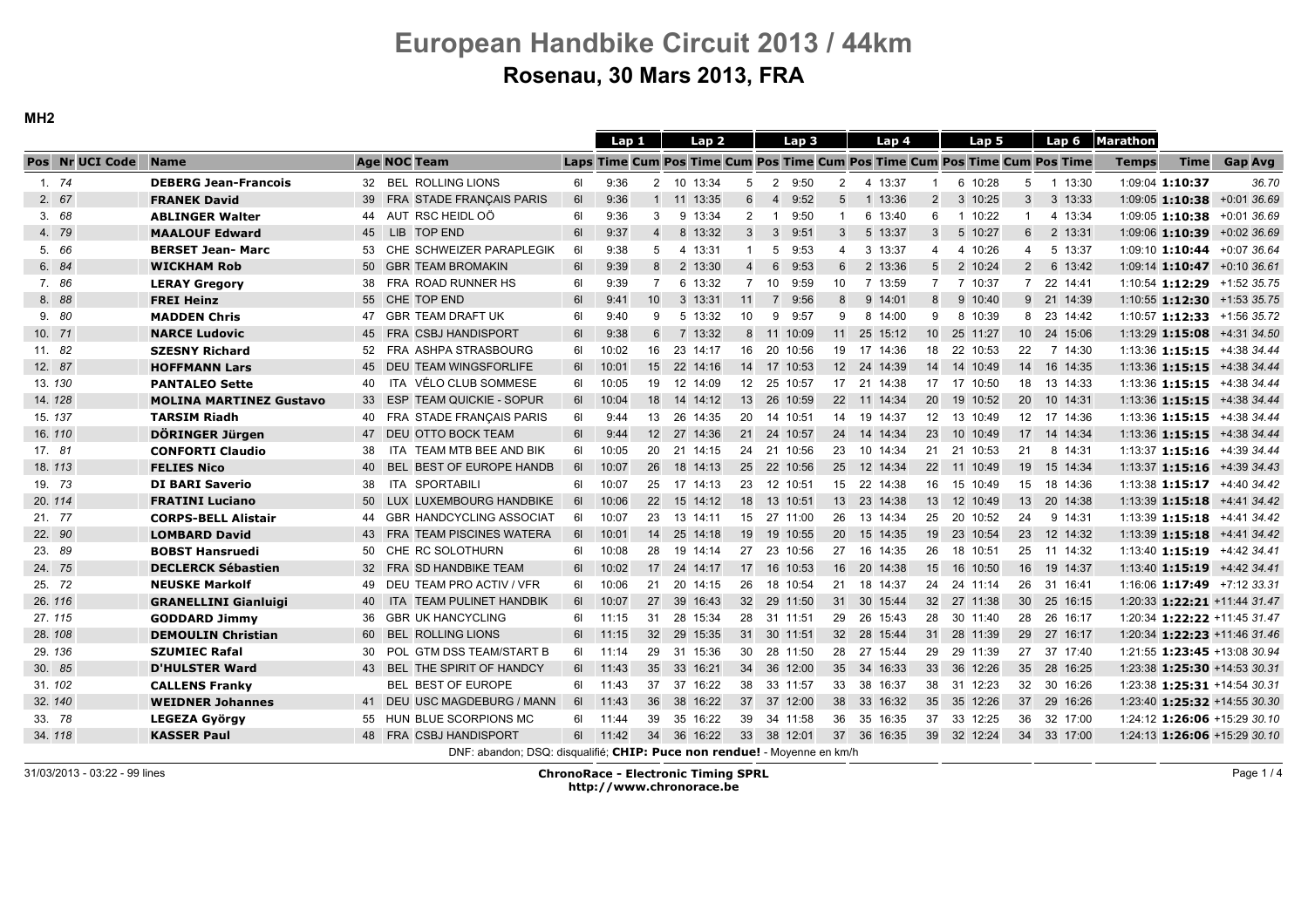MH2

|                 |                                   |    |                                                                          |                | Lap 1    |                          |        | Lap 2    |        | Lap 3       |                  | Lap 4                                                                      |                 |             | Lap 5    |    | Lap <sub>6</sub> | <b>Marathon</b> |                              |         |             |
|-----------------|-----------------------------------|----|--------------------------------------------------------------------------|----------------|----------|--------------------------|--------|----------|--------|-------------|------------------|----------------------------------------------------------------------------|-----------------|-------------|----------|----|------------------|-----------------|------------------------------|---------|-------------|
| Pos Nr UCI Code | <b>Name</b>                       |    | <b>Age NOC Team</b>                                                      |                |          |                          |        |          |        |             |                  | Laps Time Cum Pos Time Cum Pos Time Cum Pos Time Cum Pos Time Cum Pos Time |                 |             |          |    |                  | <b>Temps</b>    | <b>Time</b>                  |         | Gap Avg     |
| 35. 92          | <b>GIDEMANN Christian</b>         |    | 44 FRA TEAM PISCINES WATERA                                              |                | 6 11:16  | 33                       |        | 40 16:49 | 36     | 35 11:58    | 34               | 37 16:35                                                                   | 36              | 34 12:25    |          | 33 | 38 17:46         |                 | 1:24:57 1:26:51 +16:14 29.84 |         |             |
| 36.107          | <b>DELAHEGUE Patrice</b>          |    | 51 FRA TEAM HANDBIKE COMTOI                                              |                | 6  11:14 | 30                       |        | 30 15:35 | 29     | 32 11:51    |                  | 30 29 15:44                                                                | 30 <sup>°</sup> | 40 13:11    |          | 31 | 42 19:14         |                 | 1:24:57 1:26:51 +16:14 29.84 |         |             |
| 37. 97          | <b>BALLESTEROS CUCURULL Diego</b> |    | 39 ESP C.C BARBASTRO                                                     |                | 6 11:43  | 38                       |        | 32 16:21 | 35     | 40 12:02    |                  | 39 32 16:31                                                                |                 | 34 37 12:27 |          | 38 | 39 17:46         |                 | 1:24:59 1:26:53 +16:16 29.83 |         |             |
| 38.105          | <b>COUDERC Willy</b>              |    | 38 FRA ASH BLOIS                                                         | 61             | 12:00    | 44                       |        | 42 17:08 | 44     | 42 12:51    |                  | 42 39 16:37                                                                | 42              | 39 12:39    |          |    | 41 34 17:30      |                 | 1:26:49 1:28:46 +18:09 29.20 |         |             |
| 39.117          | <b>HORN Allan</b>                 |    | 29 DAN DANISH HANDBIKE ASSO                                              | 61             | 11:59    | 42                       |        | 43 17:08 | 42     | 41 12:24    | 41               | 40 17:04                                                                   | 41              | 38 12:38    |          | 39 | 35 17:34         |                 | 1:26:52 1:28:49 +18:12 29.18 |         |             |
| 40.122          | <b>LEFEBVRE Jean-Sébastien</b>    |    | 44 FRA SIX FOURS HANDISPORT                                              |                | 6 11:44  | 40                       |        | 34 16:22 | 40     | 39 12:01    |                  | 40 41 17:27                                                                |                 | 40 42 13:39 |          | 40 | 36 17:36         |                 | 1:26:55 1:28:52 +18:15 29.16 |         |             |
| 41.138          | <b>VAN HOECK Claude</b>           |    | 52 BEL ROLLING LIONS                                                     | 61             | 11:58    | 41                       |        | 44 17:08 | 43     | 43 13:10    |                  | 43 48 19:20                                                                |                 | 43 47 14:22 |          | 42 | 44 19:25         |                 | 1:33:20 1:35:26 +24:49 27.16 |         |             |
| 42.133          | <b>RENOU Nicolas</b>              |    | 32 FRA HANDI-CLUB CHARLEVIL                                              | 61             | 12:03    | 45                       |        | 47 18:24 |        | 45 44 13:32 | 45               | 45 18:44                                                                   | 45              | 41 13:34    |          | 43 | 46 19:41         |                 | 1:33:55 1:36:02 +25:25 26.99 |         |             |
| 43.132          | <b>PUGEAUT Bernard</b>            |    | 56 FRA HANDYNAMIC                                                        | 61             | 11:59    | 43                       |        | 41 17:07 | 41     | 51 14:22    | 44               | 49 20:22                                                                   | 47              | 43 13:55    |          | 46 | 43 19:22         |                 | 1:35:03 1:37:11 +26:34 26.67 |         |             |
| 44.101          | <b>BRÖER Torben</b>               |    | 43 DEU TEAM RACE STUFF                                                   | 61             | 12:23    | 48                       |        | 45 18:05 | 47     | 45 13:58    |                  | 46 42 18:17                                                                | 44              | 46 14:09    |          | 44 | 48 20:18         |                 | 1:35:04 1:37:11 +26:34 26.67 |         |             |
| 45.126          | <b>MATEOS RODRIGUEZ Issac</b>     | 33 | ESP CLUB ESPORTIU HANDBI                                                 | 61             | 12:51    | 50                       |        | 50 18:50 | 49     | 48 14:08    | 48               | 47 19:06                                                                   | 49              | 44 14:01    |          | 48 | 40 18:55         |                 | 1:35:45 1:37:54 +27:17 26.47 |         |             |
| 46.104          | <b>CHINELLI Davide</b>            |    | 42 CHE GC INSUPERABILI                                                   | 61             | 12:52    | 51                       |        | 49 18:49 | 48     | 49 14:09    |                  | 49 46 19:05                                                                | 48              | 45 14:02    |          | 47 | 41 18:55         |                 | 1:35:45 1:37:54 +27:17 26.47 |         |             |
| 47.103          | <b>CATANIA Marco</b>              |    | 40 ITA SPORTABILI ALBA                                                   | 61             | 12:22    | 46                       |        | 46 18:06 | 46     | 46 14:04    | 47               | 43 18:17                                                                   | 46              | 48 14:52    |          | 45 | 47 20:17         |                 | 1:35:53 1:38:02 +27:25 26.44 |         |             |
| 48.109          | <b>DONGHI Gian Paolo</b>          |    | 40 CHE GC INSUPERABILI                                                   | 61             | 12:54    | 52                       |        | 53 19:34 |        | 53 47 14:06 |                  | 52 56 21:37                                                                |                 | 52 56 15:46 |          |    | 51 45 19:30      |                 | 1:41:14 1:43:30 +32:53 25.04 |         |             |
| 49. 135         | <b>SNACKEN Eric</b>               | 47 | <b>BEL ROLLING LIONS</b>                                                 | 61             | 12:46    | 49                       |        | 52 18:55 | 50     | 50 14:22    | 50               | 53 20:38                                                                   |                 | 50 57       | 16:10    | 49 | 49 20:36         |                 | 1:41:14 1:43:30 +32:53 25.04 |         |             |
| 50. 106         | <b>DARREL Erwin</b>               |    | 41 IRL ULSTER HANDCYCLING A                                              | 61             | 12:55    | 53                       |        | 48 18:48 | 51     | 52 14:23    |                  | 51 54 20:44                                                                | 51              | 58          | 16:47    | 50 | 54 21:16         |                 | 1:42:37 1:44:55 +34:18 24.70 |         |             |
| 51.134          | <b>ROBIN Franck</b>               |    | FRA STADE FRANÇAIS PARIS                                                 | 61 <b>G</b>    | 12:23    | 47                       |        | 60 21:37 | 55     | 54 15:28    |                  | 54 51 20:29                                                                |                 | 54 51 15:03 |          | 54 | 50 20:37         |                 | 1:43:21 1:45:40 +35:03 24.53 |         |             |
| 52.127          | <b>MÉLON Yannick</b>              |    | 26 BEL GSV TOEKOMST                                                      | 61             | 12:57    | 54                       |        | 51 18:54 | 52     | 59 16:39    |                  | 53 55 21:26                                                                | 53              | 52 15:05    |          | 55 | 51 20:40         |                 | 1:43:25 1:45:44 +35:07 24.51 |         |             |
| 53. 99          | <b>BLACHE Yannick</b>             |    | 42 FRA HANDIVIENNE                                                       | 61             | 13:27    | 55                       |        | 55 20:26 | 54     | 55 15:36    | 56               | 50 20:29                                                                   | 56              | 50 15:02    |          | 53 | 52 21:00         |                 | 1:43:43 1:46:03 +35:26 24.44 |         |             |
| 54.139          | <b>VERAZZI Mathieu</b>            |    | 31 FRA TEAM HANDBIKE COMTOI                                              |                | 6  14:00 | 56                       |        | 54 20:16 | 56     | 53 15:13    |                  | 55 52 20:29                                                                |                 | 55 49 14:58 |          |    | 52 55 21:17      |                 | 1:43:55 1:46:15 +35:38 24.39 |         |             |
| 55.124          | <b>MARGARIA Giovanni</b>          | 49 | ESP CLUB ESPORTIU HANDBI                                                 | 61             | 14:16    | 57                       |        | 58 20:41 | 58     | 58 16:04    |                  | 59 58 21:43                                                                |                 | 59 53 15:30 |          | 56 | 53 21:12         |                 | 1:47:05 1:49:29 +38:52 23.67 |         |             |
| 56.111          | <b>DUFRANE Jerome</b>             |    | 42 BEL ROLLING LIONS                                                     | 61             | 14:17    | 58                       |        | 56 20:39 | 57     | 57 16:03    |                  | 58 57 21:43                                                                | 57              | 55 15:40    |          | 58 | 56 22:37         |                 | 1:48:37 1:51:03 +40:26 23.34 |         |             |
| 57.123          | <b>LEVIN Bruno</b>                | 33 | FRA TEAM PISCINES WATERA                                                 | 6I             | 14:17    | 59                       |        | 57 20:40 | 59     | 56 16:02    | 57               | 59 21:44                                                                   | 58              | 54 15:40    |          | 57 | 57 22:50         |                 | 1:48:49 1:51:15 +40:38 23.30 |         |             |
| 58.112          | <b>FEBVRET Jérôme</b>             |    | 25 FRA TEAM PISCINES WATERA                                              | 61             | 15:30    | 60                       |        | 61 21:38 | 61     | 61 18:08    |                  | 61 61 24:47                                                                | 61              | 59 18:23    |          | 59 | 58 28:48         |                 | 2:04:29 2:07:17 +56:40 20.36 |         |             |
| 59. 69          | <b>TOMANEK Jan</b>                | 26 | CZE FANY CYCLING                                                         | 5 <sub>l</sub> | 9:42     | 11                       |        | 1 13:29  | 9      | 8<br>9:57   | 7                | 31<br>15:56                                                                | 11              |             | 26 11:28 | 11 | $\sim$           |                 | 1:00:35                      |         | $-1135.65$  |
| 60. 70          | <b>GILGEN Luca</b>                |    | 47 CHE GP TICINO                                                         | 4 <sup>1</sup> | 10:07    | 24                       |        | 16 14:13 | 22     | 15 10:52    |                  | 18 44 18:33                                                                | 27              | $\sim$      |          |    |                  |                 | 0:53:46                      |         | $-2t$ 32.13 |
| 61.121          | KÜTTENBAUM Jürgen                 |    | 51 DEU RINGSPORT FREIBURG /                                              | 41             | 15:35    | 61                       |        | 59 21:29 | 60     | 60 16:54    |                  | 60 60 22:48                                                                | 60              | $\sim$      |          |    | $\sim$           |                 | 1:16:47 +23:01 22.50         |         |             |
| <b>DNF 129</b>  | <b>NUNES Mathieu</b>              |    | 28 FRA STADE FRANÇAIS PARIS                                              |                |          | $\overline{\phantom{a}}$ | $\sim$ |          | $\sim$ | $\sim$ $-$  | $\sim$ 100 $\mu$ |                                                                            |                 |             |          |    |                  |                 | 0:00:00                      | $-6t -$ |             |
| DSQ 76          | <b>MASSARD Stéphane</b>           |    | 41 FRA TEAM HANDBIKE COMTOI                                              | 61             | 10:02    |                          |        | $-14:18$ |        | $-10:50$    |                  | $-14:39$                                                                   | $\sim$          |             | $-10:48$ |    | $-14:35$         | 1:13:36         |                              |         |             |
|                 |                                   |    | DNF: abandon; DSQ: disqualifié; CHIP: Puce non rendue! - Moyenne en km/h |                |          |                          |        |          |        |             |                  |                                                                            |                 |             |          |    |                  |                 |                              |         |             |

31/03/2013 - 03:22 - 99 lines ChronoRace - Electronic Timing SPRL http://www.chronorace.be

Page 2 / 4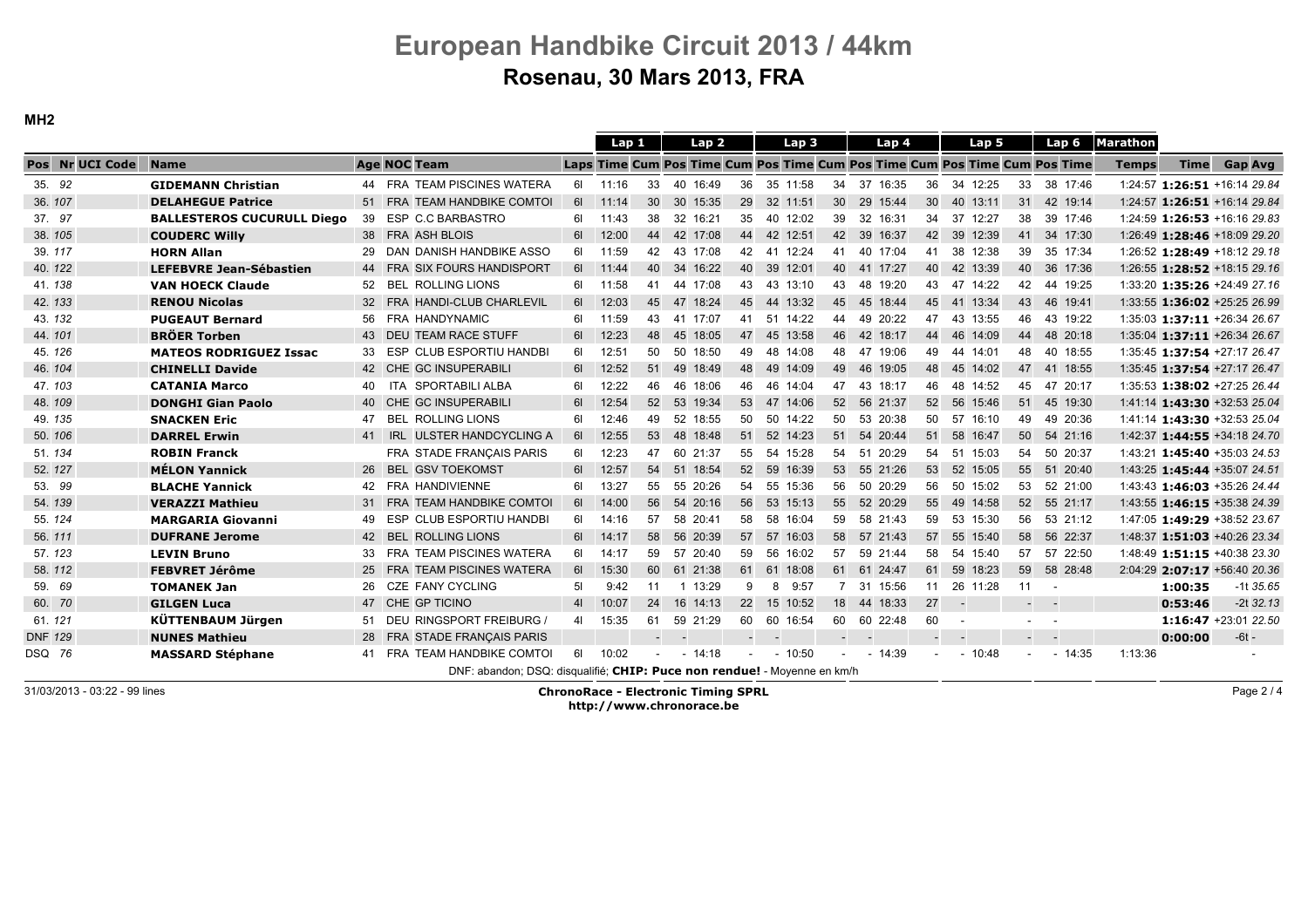MH1

|                 |                              |                                           |                | Lap 1    |    | Lap 2       |                 | Lap 3                                                                      |                 | Lap 4          |                 |                                   | Lap 5 |                                                                                                                           | Lap 6    | <b>Marathon</b> |                   |                              |
|-----------------|------------------------------|-------------------------------------------|----------------|----------|----|-------------|-----------------|----------------------------------------------------------------------------|-----------------|----------------|-----------------|-----------------------------------|-------|---------------------------------------------------------------------------------------------------------------------------|----------|-----------------|-------------------|------------------------------|
| Pos Nr UCI Code | <b>Name</b>                  | <b>Age NOC Team</b>                       |                |          |    |             |                 | Laps Time Cum Pos Time Cum Pos Time Cum Pos Time Cum Pos Time Cum Pos Time |                 |                |                 |                                   |       |                                                                                                                           |          | <b>Temps</b>    | <b>Time</b>       | <b>Gap Avg</b>               |
| 1.160           | <b>FANKHAUSER Tobias</b>     | 24 CHE RC ZENTRALSCHWEIZ                  | 61             | 12:18    |    | 4 16:52     | 5               | 2 12:30                                                                    |                 | 5 17:01        |                 | 2 13:09                           |       |                                                                                                                           | 3, 18:10 |                 | 1:28:04 1:30:03   | 28.78                        |
| 2.158           | <b>PASCAL Patrick</b>        | <b>TEAM PISCINES WATERA</b><br><b>FRA</b> | 61             | 12:18    |    | 16:50       | 2               | 6 12:32                                                                    | 3               | 2 17:00        | 2               | 5 13:09                           |       | $\mathbf{3}$                                                                                                              | 18:10    |                 | 1:28:05 1:30:03   | $+0.0028.78$                 |
| 3.164           | <b>CECILLON Rodolph</b>      | FRA CSBJ HANDISPORT                       | 61             | 12:17    |    | 16:54       | 6               | 12:30                                                                      |                 | 17:00          |                 | 6 13:10                           |       | 3                                                                                                                         | 18:10    |                 | 1:28:05 1:30:03   | +0:00 28.78                  |
| 4.156           | <b>KOVAR Martin</b>          | 46 CZE ENERGY                             | 61             | 12:17    |    | 2 16:51     |                 | 4 12:31                                                                    |                 | 6 17:03        | 5               |                                   | 13:07 |                                                                                                                           | 6 18:12  |                 | $1:28:06$ 1:30:04 | +0:01 28.78                  |
| 5.166           | <b>HINDRICO Christophe</b>   | <b>ROLLING LIONS</b><br><b>BEL</b><br>48  | 61             | 12:19    |    | 5 16:53     |                 | 3 12:31                                                                    |                 | 3 17:01        | 6               |                                   | 13:09 |                                                                                                                           | 2 18:10  |                 | 1:28:06 1:30:05   | +0:02 28.77                  |
| 6.154           | <b>SCHATTAUER Wolfgang</b>   | <b>ABSV WIEN</b><br>54 AUT                | 6I             | 12:18    |    | 3 16:51     | $\mathbf{3}$    | 5 12:32                                                                    |                 | 4 17:01        | 4               | 3 13:09                           |       |                                                                                                                           | 5 18:12  |                 |                   | 1:28:06 1:30:05 +0:02 28.77  |
| 7.163           | <b>HABSCH Roger</b>          | ROLLING LIONS<br><b>BEL</b><br>34         | 61             | 14:50    |    | 8 20:16     | 8               | 15:11                                                                      |                 | 20:29          |                 | 7 14:39                           |       |                                                                                                                           | 7 19:37  |                 |                   | 1:42:48 1:45:06 +15:03 24.66 |
| 8.167           | <b>FRANCOIS Luc</b>          | <b>BEL ROLLING LIONS</b><br>56            | 61             | 15:59    | 14 | 10 21:26    | 10 <sup>1</sup> | 16:27<br>10 <sup>°</sup>                                                   | 10              | 9 22:13        | 9               | 8 16:55                           |       | 8                                                                                                                         | 8 23:29  |                 |                   | 1:53:59 1:56:32 +26:29 22.24 |
| 9.170           | <b>GIOZET Davide</b>         | ITA VELO CLUB SOMMESE<br>38               | 41             | 15:45    | 13 | 9 20:48     | 9               | 8 15:44                                                                    |                 | 8 21:15        | 8               |                                   |       |                                                                                                                           |          |                 | 1:13:33           | $-2t$ 23.49                  |
| 10.157          | <b>WITTWER Reto</b>          | 18 CHE RC SOLOTHURN                       | 41             | 15:17    | 10 | 13 22:09    | 12 <sup>2</sup> | 9 16:24                                                                    | 9               | 12<br>24:32    | 10 <sup>°</sup> |                                   |       | $\frac{1}{2} \left( \frac{1}{2} \right) \left( \frac{1}{2} \right) \left( \frac{1}{2} \right) \left( \frac{1}{2} \right)$ |          |                 | 1:18:23           | +4:50 22.04                  |
| 11.169          | <b>KIEMES Andreas</b>        | DEU OTTO BOCK TEAM / RSV                  | 41 <b>Mart</b> | 16:13    | 15 | 15 24:19    | 14              | 13 18:00                                                                   | 13              | 24:16<br>-11   | 11              |                                   |       |                                                                                                                           |          |                 |                   | 1:22:49 +9:16 20.86          |
| 12.175          | <b>MATERNY Milos</b>         | SVK HANDBIKE TEAM SLOVAK                  | 41             | 17:47    | 16 | 14 23:48    | 15              | 12 17:40                                                                   | 14              | 10 23:33       | 12              | $\sim$                            |       | $\frac{1}{2} \left( \frac{1}{2} \right) \left( \frac{1}{2} \right) \left( \frac{1}{2} \right) \left( \frac{1}{2} \right)$ |          |                 |                   | 1:22:50 +9:17 20.86          |
| 13.172          | <b>DVORAK Ivan</b>           | CZE ENERGY TEAM / 1.CZP<br>31             |                | 18:53    | 17 | 16 25:01    | 16              | 14 20:06                                                                   | 15              | 13 26:39       | 13              |                                   |       | . .                                                                                                                       |          |                 |                   | 1:30:41 +17:08 19.05         |
| 14, 168         | <b>KOSTYK Nicolas</b>        | <b>FRA HANDI-CLUB CHARLEVIL</b><br>39     | 41             | 18:54    | 18 | 17 26:08    | 17 <sup>1</sup> | 15 20:12                                                                   | 16              | 14 28:58       | 14              | $\sim$                            |       | $\sim 100$ km s $^{-1}$                                                                                                   |          |                 |                   | 1:34:14 +20:41 18.34         |
| 15. 176         | <b>JAHODA Patrik</b>         | <b>CZE ENERGY TEAM</b><br>20              |                | 19:55    | 19 | 18 27:55    | 18              | 16 21:48                                                                   | 17              | 15 29:45       | 15              |                                   |       | . .                                                                                                                       |          |                 |                   | 1:39:25 +25:52 17.38         |
| 16.174          | <b>FRÜH Benjamin</b>         | 21 CHE RC ZÜRICH                          | 41             | 22:26    | 21 | 20 32:51    | 21              | 17 26:52                                                                   | 18              | 16 37:50       | 16              | $\sim$ $-$                        |       | - -                                                                                                                       |          |                 |                   | $2:00:01$ +46:28 14.40       |
| 17.162          | <b>MARCHAL Christophe</b>    | FRA ETOILE HANDISPORT ST                  | 31             | 15:18    | 11 | 12 22:08    | 11              | 11 16:28                                                                   |                 |                |                 |                                   |       | . .                                                                                                                       |          |                 | 0:53:55           | $-3t$ 24.04                  |
| 18.155          | <b>FOLTYN Pavel</b>          | 37 CZE ENERGY TEAM                        | 31             | 12:17    |    | 6 16:53     | $\overline{4}$  | 18 27:13                                                                   | 12 <sup>2</sup> |                |                 | $\sim 10^{-1}$ and $\sim 10^{-1}$ |       | $ -$                                                                                                                      |          |                 | 0:56:24           | +2:29 22.97                  |
| 19.161          | <b>BLAISE Raphaël</b>        | <b>BEL ROLLING LIONS</b><br>39            | 21             | 15:21    | 12 | 22:06<br>11 | 13              |                                                                            |                 |                |                 |                                   |       | $\sim$                                                                                                                    |          |                 | 0:37:28           | $-4t$ 23.06                  |
| 20.177          | <b>MONTERO ORTEGA Julián</b> | <b>ESP CLUB ESPORTIU HANDBI</b><br>37     |                | 2  20:27 | 20 | 19 29:01    | 19              | $\sim$                                                                     |                 | <b>Service</b> |                 | $\sim 10^{-1}$ m $^{-1}$          |       | - -                                                                                                                       |          |                 |                   | 0:49:29 +12:01 17.46         |
| 21.171          | <b>VILLA Alessandro</b>      | PICCOLI DIAVOLI 3RUO<br>ITA<br>32         | 21             | 15:10    | 9  | 36:02<br>21 | 20              |                                                                            |                 |                |                 | $\sim$ 100 $\sim$ 100 $\sim$      |       |                                                                                                                           |          |                 |                   | 0:51:12 +13:44 16.87         |
| <b>DNF 159</b>  | <b>VILLA Federico</b>        | <b>PICCOLI DIAVOLI 3RUO</b><br>$27$ ITA   |                |          |    |             |                 | $\sim$ 100 $\pm$                                                           |                 |                |                 |                                   |       | $ -$                                                                                                                      |          |                 | 0:00:00           | $-6t -$                      |
|                 |                              |                                           |                |          |    |             |                 |                                                                            |                 |                |                 |                                   |       |                                                                                                                           |          |                 |                   |                              |

### WH1

|       |                             |                         |  |                                                                          | Lap 1    |  | Lap 2   |  | Lap 3   |  | Lap 4   | Lap 5 |                                                                                     | Lap 6 Marathon |             |                              |
|-------|-----------------------------|-------------------------|--|--------------------------------------------------------------------------|----------|--|---------|--|---------|--|---------|-------|-------------------------------------------------------------------------------------|----------------|-------------|------------------------------|
|       | <b>Pos Nr UCI Code Name</b> |                         |  | Age NOC Team                                                             |          |  |         |  |         |  |         |       | <b>Laps Time Cum Pos Time Cum Pos Time Cum Pos Time Cum Pos Time Cum Pos Time 1</b> | <b>Temps</b>   | <b>Time</b> | Gap Avg                      |
| 1.179 |                             | <b>BORELLI Monica</b>   |  | 43 ITA VELO CLUB SOMMESE                                                 | 41 17:08 |  | 23:35   |  | 17:52   |  | 25:33   |       |                                                                                     |                | 1:24:09     | 20.53                        |
| 2.178 |                             | <b>F AMADEO Roberta</b> |  | 43 ITA TEAM MTB BEE AND BIK                                              | 41 18:30 |  | 2 25:15 |  | 2.18:40 |  | 2 25:40 |       |                                                                                     |                |             | <b>1:28:08</b> $+3.59$ 19.61 |
|       |                             |                         |  | DNF: abandon; DSQ: disqualifié; CHIP: Puce non rendue! - Moyenne en km/h |          |  |         |  |         |  |         |       |                                                                                     |                |             |                              |

31/03/2013 - 03:22 - 99 lines

 ChronoRace - Electronic Timing SPRLhttp://www.chronorace.be

Page 3 / 4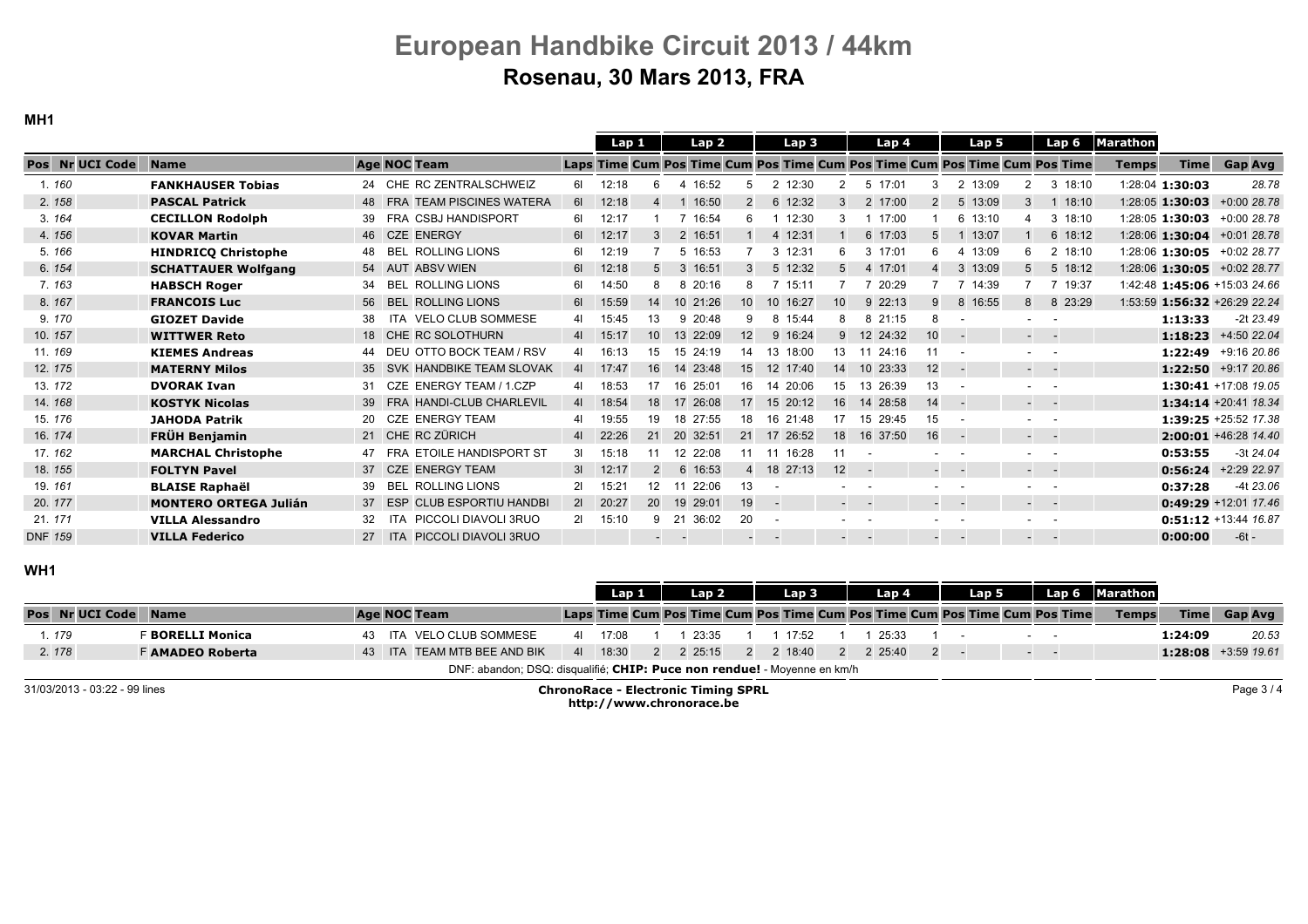### WH2

|                        |                          |  |                             |             | Lap 1   |  | Lap 2   |  | Lap 3   | Lap 4                                                                      |          | Lap 5 | Lap 6   | <b>Marathon</b> |                 |                              |
|------------------------|--------------------------|--|-----------------------------|-------------|---------|--|---------|--|---------|----------------------------------------------------------------------------|----------|-------|---------|-----------------|-----------------|------------------------------|
| <b>Pos</b> Nr UCI Code | <b>Name</b>              |  | Age NOC Team                |             |         |  |         |  |         | Laps Time Cum Pos Time Cum Pos Time Cum Pos Time Cum Pos Time Cum Pos Time |          |       |         | <b>Temps</b>    | <b>Time</b>     | Gap Avg                      |
| 1.142                  | <sup>=</sup> DARKE Karen |  | 42 GBR TEAM GREAT BRITAIN   | 61 <b>M</b> | 11:34   |  | 16:01   |  | 11:56   | 16:03                                                                      |          | 11:56 | 16:00   |                 | 1:21:42 1:23:31 | 31.03                        |
| 2.141                  | <b>F SCHULER Claudia</b> |  | 24 ITA GRUPP SPORTIVO DISAB | 61 <b>B</b> | 12:32   |  | 3 18:02 |  | 13:10   | 18:13                                                                      | 3 13:41  |       | 2 18:55 |                 |                 | 1:32:30 1:34:34 +11:03 27.40 |
| 3.144                  | <b>F KALUZA Renata</b>   |  | 32 POL GTM DSS TEAM/START B | 61.         | 12.40   |  | 17.54   |  | 13.09   | 18.13                                                                      | 2, 13:41 |       | 3 18:59 |                 |                 | 1:32:34 1:34:39 +11:08 27.39 |
| 4.143                  | <b>F CUCCURU Ritta</b>   |  | 36 ITA VELO CLUB SOMMESE    |             | 6 12:56 |  | 4 18:44 |  | 4 14:49 | 20:13                                                                      |          | 15:13 | 4 19:34 |                 |                 | 1:39:19 1:41:32 +18:01 25.52 |
| 5.145                  | F FRANK Xenia            |  | 18 DEU TEAM REHABILITY      | 61.         | 15:00   |  | 522.22  |  | 17.39   | 23:00                                                                      |          | 18:39 | 5 29:19 |                 |                 | 2:03:17 2:06:02 +42:31 20.56 |

#### WH3

|                        |                              |                                                                          |             | Lap <sub>1</sub> |   | Lap 2       |                | Lap 3    |              | Lap 4                                                                      |   | Lap 5   |         | Lap 6   Marathon |                 |                              |
|------------------------|------------------------------|--------------------------------------------------------------------------|-------------|------------------|---|-------------|----------------|----------|--------------|----------------------------------------------------------------------------|---|---------|---------|------------------|-----------------|------------------------------|
| <b>Pos</b> Nr UCI Code | <b>Name</b>                  | Age NOC Team                                                             |             |                  |   |             |                |          |              | Laps Time Cum Pos Time Cum Pos Time Cum Pos Time Cum Pos Time Cum Pos Time |   |         |         | <b>Temps</b>     | <b>Time</b>     | <b>Gap Avg</b>               |
| 1.147                  | <b>F GRAF Sandra</b>         | 44 CHE RC ST-GALLEN                                                      |             | 1.21             |   | 15:55       |                | 2, 12:01 |              | 16:15                                                                      |   | 12:15   | 17:06   |                  | 1:23:04 1:24:56 | 30.51                        |
| 2.148                  | F MOSHKOVICH Svetlana        | 30 RUS INVACARE TOP END                                                  |             | 6 11:21          |   | 2 15:56     | $\mathcal{P}$  | 12:01    |              | 2 16:16                                                                    |   | 12:14   | 2 17:08 |                  |                 | 1:23:05 1:24:57 +0:01 30.51  |
| 3.150                  | <b>F MORRIS Rachel</b>       | 34 GBR TEAM GREAT BRITAIN                                                | 61 L        | 12:37            |   | 17:36       |                | 13:05    |              | 18:39                                                                      |   | 14:00   | 4 18:51 |                  |                 | 1:32:46 1:34:51 +9:55 27.33  |
| 4.151                  | <b>F PAN Silke</b>           | 40 DEU CANNIBALLOON TEAM                                                 |             | 6 12:54          |   | $3 \t17:19$ | $\overline{4}$ | 3 13:04  | $\mathbf{3}$ | 18:40                                                                      |   | 4 14:01 | 3 18:50 |                  |                 | 1:32:46 1:34:51 +9:55 27.33  |
| 5.152                  | <b>F LAMBERT Murielle</b>    | 54 FRA H <sup>2</sup> E LOIRET EST                                       | 6I.         | 13.38            |   | 19:49       | 5              | 15:16    |              | 20:59                                                                      |   | 15:39   | 6 25:52 |                  |                 | 1:48:48 1:51:15 +26:19 23.30 |
| 6.153                  | <b>F CONCERZ Katarzyna</b>   | 32 POL GTM DSS TEAM/START B                                              | 61 <b>G</b> | 15:06            | 6 | 6 22:07     | 6              | 6 17:04  | 6            | 6 22:46                                                                    | 6 | 6 17:03 | 5 24:54 |                  |                 | 1:56:25 1:59:02 +34:06 21.78 |
| <b>DNF 146</b>         | <b>F MC TERNAN Elizabeth</b> | GBR ALFORD WHEELERS<br>48.                                               |             |                  |   | $ -$        |                |          |              |                                                                            |   |         |         |                  | 0:00:00         | -6t -                        |
|                        |                              | DNF: abandon; DSQ: disqualifié; CHIP: Puce non rendue! - Moyenne en km/h |             |                  |   |             |                |          |              |                                                                            |   |         |         |                  |                 |                              |

31/03/2013 - 03:22 - 99 lines ChronoRace - Electronic Timing SPRL http://www.chronorace.be

Page 4 / 4